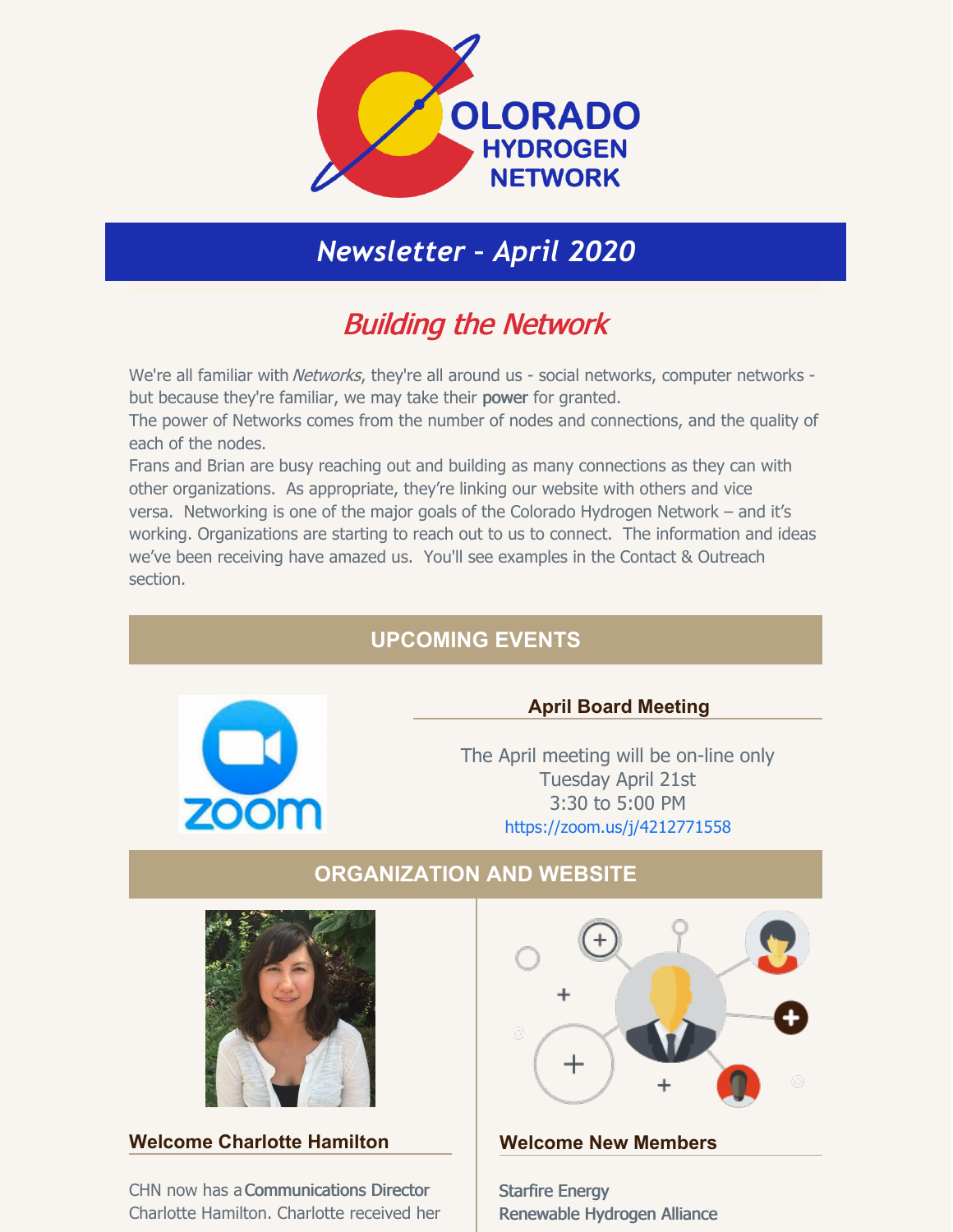undergraduate degree in English from Wellesley College and her Masters of Social Service Administration from the University of Chicago. She is a Licensed Clinical Social Worker and works full time as the supervisor of an outpatient mental health program.

[Lightning](https://lightningsystems.com/) Systems **[Vairex](https://vairex.com/)** [Innosphere](https://innosphere.org/) Ventures **[Czero](https://czero-solutions.com/)** [Asia-Pacific](http://apac-hydrogen.org/) Hydrogen Association

## **ACTIVITIES AND OUTREACH**

#### **FUEL CELL BUS AND HYDROGEN FUEL STATIONS**

CHN submitted a Concept Paper in application for a DoE grant for a Fuel Cell Bus and hydrogen fueling station in Boulder. Unfortunately, we were not asked to submit a full application. However, we are working to submit an application for another grant, this time from the Federal Transit Administration (FTA).

Brian and Frans reached out to Ms. Sydney Krueger who has offered to provide substantial help to CHN, Boulder and Fort Collins to apply for funding grants from the FTA for both Fuel Cell Buses and Hydrogen Fuel Stations (HFS). The City of Boulder has reiterated their commitment to deploy a Fuel Cell Bus. Grant application is due April 30<sup>th</sup>.

#### **NETWORKING**

Brian and Frans reached out to Shantelle Dreamer a Transportation Planner with [WSP](http://www.wsp.com/). Shantelle was a wealth of information regarding transit, and has introduced us to a Transit Consultant, Sydney Krueger.

Toyota had enquired with NREL about the Colorado Hydrogen Network. Brian followed up with a call to Jason Sekhon to give him an overview of CHN and inform him of our intention to sponsor a pilot program of hydrogen fueling in Colorado. It's clear Toyota is interested in providing a small number of Fuel Cell EV's for demonstration purposes, although business impacts from COVID-19 are having an impact on available budget.

Frans and Brian held a telecon with theBonneville [Environmental](http://b-e-f.org/) Fund to understand their role in helping renewable energy organizations obtain financing and also connect them with our network.

CHN is now Networked with theDenver Metro Clean Cities [Coalition](https://denvermetrocleancities.org/). Brian and Frans held a telecon with Bonnie and Steve Trowbridge of Clean Cities to acquaint each other with our organizations. Clean Cities is part of the Technology Integration program in the DoE Vehicle Technologies Office (VTO).

Through the Linked-In Network, a high school friend of Brian's reached out to Brian to connect CHN with her husband, Mark Smith, who is the Technology Integration Program Manager at the DoE Vehicle [Technology](https://cleancities.energy.gov/contacts/) Office in Washington DC. Brian followed up with a